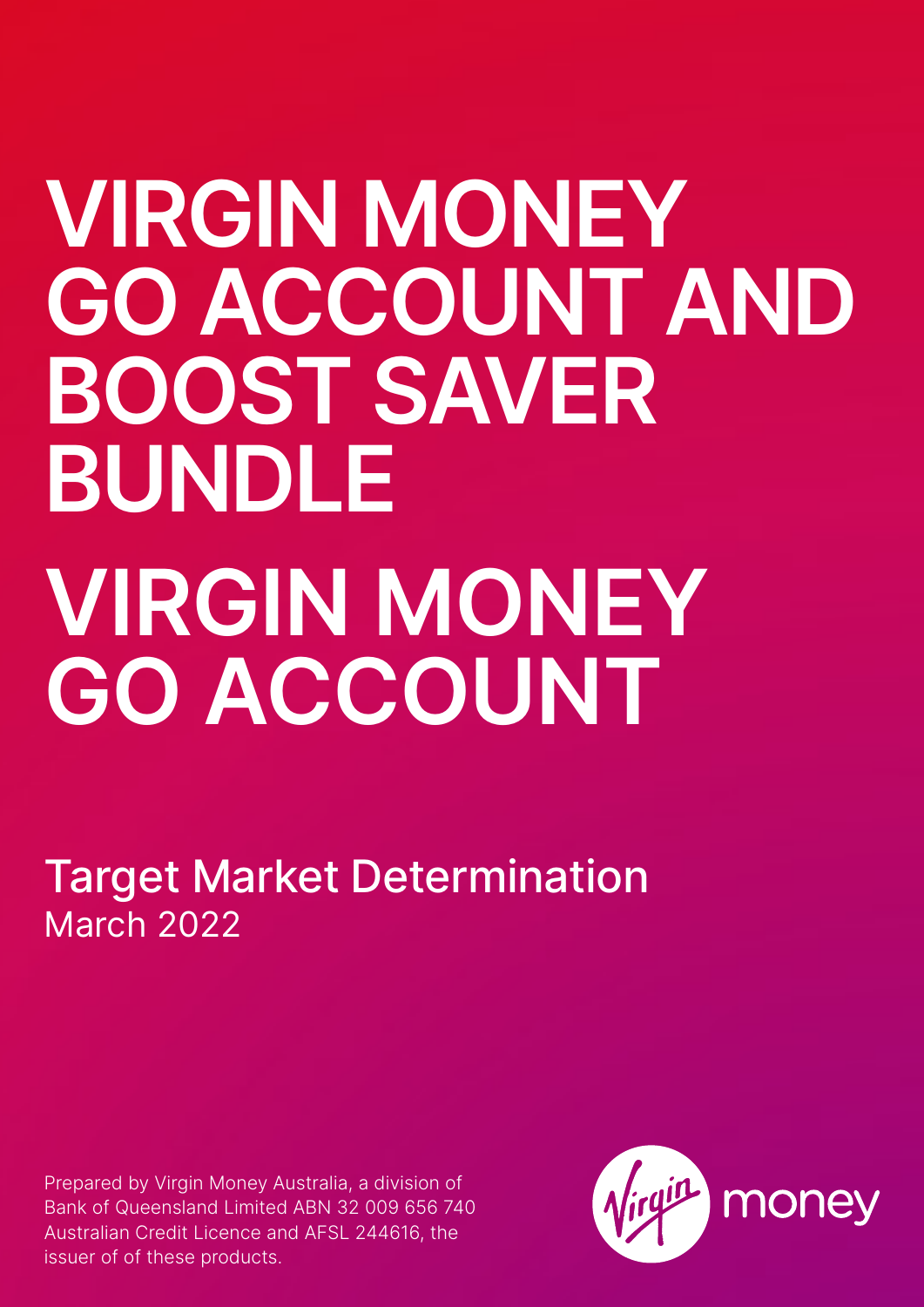## What is a Target Market Determination?

A Target Market Determination (TMD) describes:

- the class of customers that comprise the Target Markets for the products
- any conditions or restrictions on how the products are distributed to retail customers
- events or circumstances where we will review the TMD for the products.

### Why does Virgin Money Australia need to make this TMD publicly available?

We are required to produce this TMD by law. The law is intended to help customers obtain appropriate financial products by requiring issuers and distributors to have a customer centric approach to the design and distribution of products.

This document is not a substitute for the products' terms and conditions or other disclosure documents. Customers must refer to these documents when making a decision about these products. These documents can be found on our website or you can obtain a copy upon request.

## The TMD will undergo a periodic review as follows:

Effective date 21 March 2022 Next Review Due Before 21 March 2024 Review At least every two years from the effective date of this TMD

## Target Markets

#### **Virgin Money Go Account (Go Account)**

The Target Market for this standalone product is customers who want a transaction account to manage everyday payments and receipts.

Go Account as a standalone transaction account is only available to existing Virgin Money customers. New customers will automatically be provided with the Virgin Money Boost Saver (Boost Saver) savings account when they open this product.

#### **Virgin Money Go Account and Virgin Money Boost Saver bundle (Product Bundle)**

The Target Market for this product bundle is customers who want:

- a transaction account (Go Account) to manage everyday payments and receipts, or
- to earn interest on their savings with the savings account (Boost Saver) and have a linked transaction account (Go Account) to manage their everyday payments and receipts as well as enabling them to earn a Bonus Interest Rate on their savings if they meet the Monthly Criteria.

## Objectives, needs and financial situation

These customers are likely to have the following objectives, needs and financial situation and meet the eligibility criteria for this product.

#### **Objectives**

#### **Go Account**

The customers' likely objective is to have an account to keep their money safe and be able to make and manage everyday payments and receipts.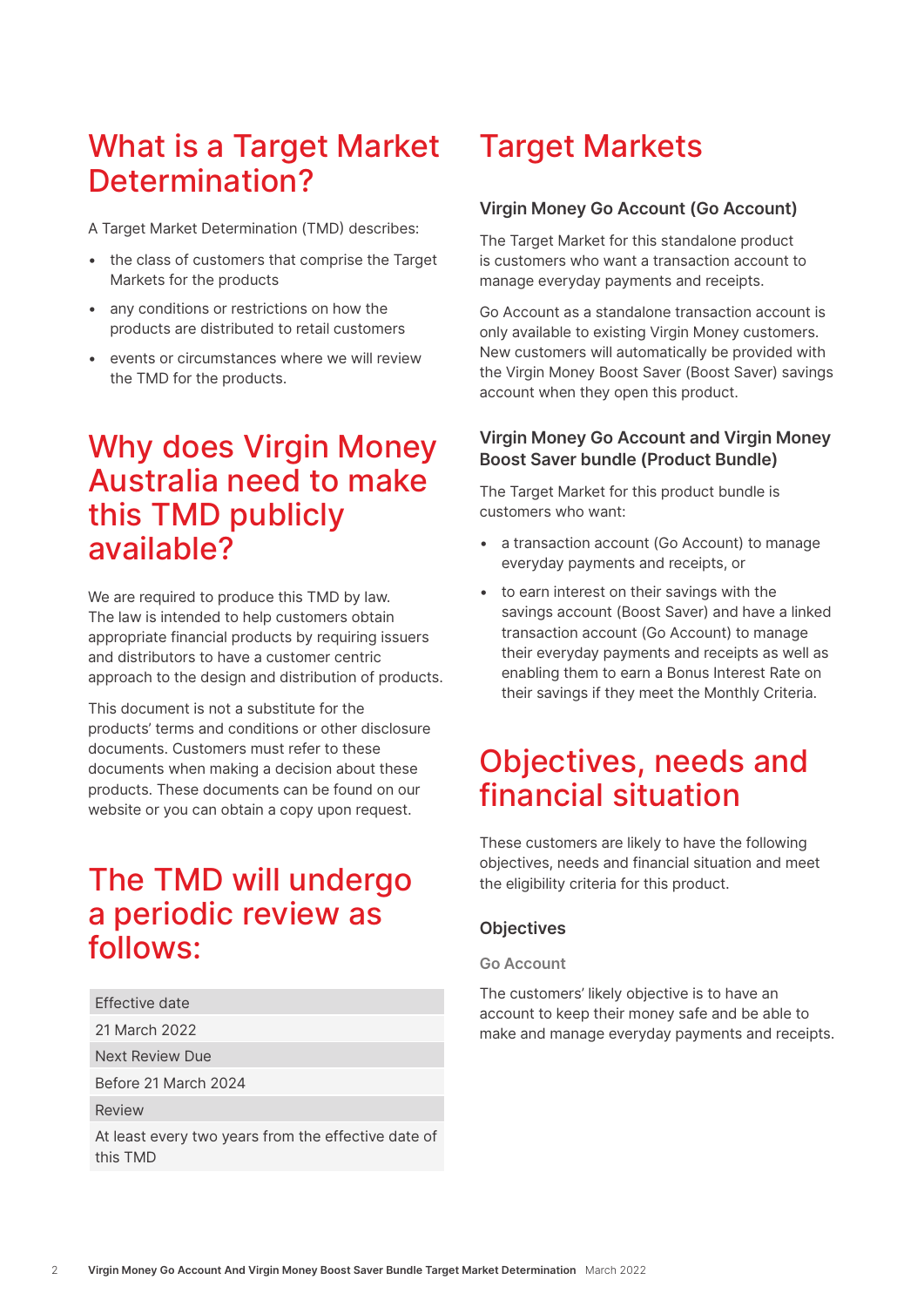#### **Product bundle**

The customers' likely objective is to:

- have an account to keep their money safe and be able to make and manage everyday payments and receipts, or
- grow their savings with an interest-bearing savings account. They want this account linked to a transaction account so they can qualify for the Bonus Interest Rate, or

#### **Needs**

The customers' likely need is a low-cost transaction account they can rely on to manage their daily transactions. This may include:

- a secure place to store money with access to their account at any time via the Virgin Money mobile app
- being able to manage everyday payments and receipts, such as receiving wages or salary into their account or making payments in various ways such as through the linked VISA debit card, BPAY, digital wallet or mobile app.

For the Product Bundle, the customers' likely needs also include being able to earn the Bonus Interest rate on their funds by meeting the Monthly Criteria. Customers also have the ability to enable the Lock Saver Feature and earn an additional variable interest rate in return for agreeing to a 32-day notice period for any withdrawals or transfers.

This product may not be suitable for customers who are looking for a savings account and have a primary transaction account elsewhere or cannot generally meet the Monthly Criteria to earn the Bonus Interest Rate.

The Lock Saver Feature is an optional feature. It is not suitable for customers who require immediate access to their savings. Customers are required to provide 32 days notice to make a withdrawal or access the funds after the enabling the Lock Saver Feature.

This product may not be suitable for customers who are likely to require:

- regular branch access to make deposits
- branch access to make cash withdrawals
- paper statement or correspondence
- cheque book facility
- joint signatories.

This product is not suitable for customers who do not have access to the Virgin Money mobile app or require internet banking access.

#### **Financial situation**

This product is suited to customers with a wide range of financial situations.

Customers wanting to grow their savings are generally able to make regular deposits and transactions in order to meet the Monthly Criteria. By meeting the Monthly Criteria, customers will be able to earn a Bonus Interest Rate on their savings account up to a combined total balance of \$250,000 across all Boost Saver accounts that are held in the same name and Virgin Money Points on every purchase, direct debit and BPAY payment made on the transaction account.

#### **Eligibility criteria for the Go Account and the Product Bundle**

To acquire either the Go Account or the Product Bundle, the customer must meet the following criteria:

- the account must be under personal name(s)
- the account must not be for a deceased estate, business, superannuation or trust
- be an Australian citizen or Australian resident with an Australian residential address
- have an Australian mobile phone number
- be 14 years old or older, and 18 years old or older to enable a Lock Saver Feature.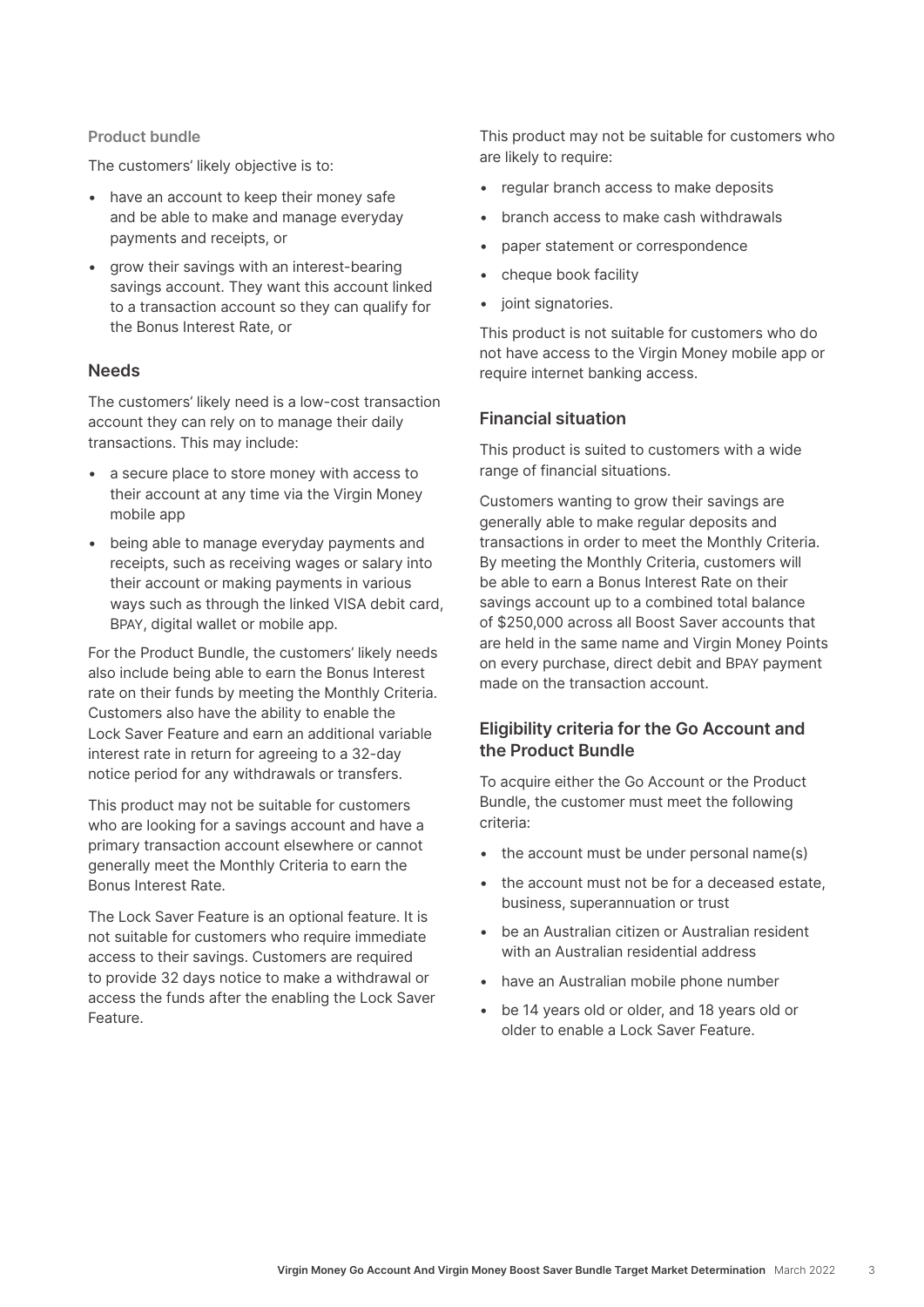# Product description

New customers will automatically be provided with a savings (Boost Saver) account when they open the Go Account. Only existing Virgin Money customers are able to open the Go Account as a standalone account.

#### **Go Account**

A transaction account with no monthly account keeping fees, that also enables customers to earn Virgin Money Points on every purchase, direct debit and BPAY payment when they meet the Monthly Criteria each month.

#### **Boost Saver**

The Boost Saver is an interest-bearing savings account bundled with the Go Account. Customers are not able to open the Boost Saver as a standalone account.

This account allows customers to earn a variable Base Interest Rate and Bonus Interest Rate on their savings account. The Bonus Interest Rate is applicable for a month when the customer meets the Monthly Criteria on their Go Account in the previous month and is applicable to balances up to a combined total balance of \$250,000 across all Boost Saver accounts that are held in the same name.

Customers will also have the option to enable the Lock Saver Feature on a Boost Saver Account. This will allow them to earn an additional variable interest rate but requires the customer to provide 32 days' notice to make a withdrawal or transfer, or access the funds after enabling the Unlock Saver Feature on their account. Customers have to be 18 years old or older to enable a Lock Saver Feature.

#### **Monthly Criteria**

The Monthly Criteria vary by age and include a minimum deposit and minimum number of transactions each month made into or from a Go Account issued in the same name.

Customers must meet the following criteria each month to unlock the Bonus Interest Rate and earn Virgin Money Points for the following month.

| <b>AGE GROUP</b> | <b>MONTHLY CRITERIA</b>                                                                                                                                                               |
|------------------|---------------------------------------------------------------------------------------------------------------------------------------------------------------------------------------|
| $4 - 17$ years   | There are no criteria required to unlock the benefits.                                                                                                                                |
| $18 - 24$ years  | Deposit \$1,000 or more from an external account into the Go Account and<br>make at least five purchases, direct debits or BPAY payments which settle in<br>that month (not pending). |
| Over 25 years    | Deposit \$2,000 or more from an external account into the Go Account and<br>make at least five purchases, direct debits or BPAY payments which settle in<br>that month (not pending). |

The Bonus Interest Rate applies up to a combined total balance of \$250,000 across all Boost Saver accounts that are held in the same name.

If the customers do not meet these Monthly Criteria each month:

- they only earn the Base Interest Rate (and Additional Variable Interest Rate if they have enabled the Lock Saver Feature) on the savings account in the following month, and
- they do not earn Virgin Money Points on purchases, direct debits and BPAY payments made on the transaction account in the following month.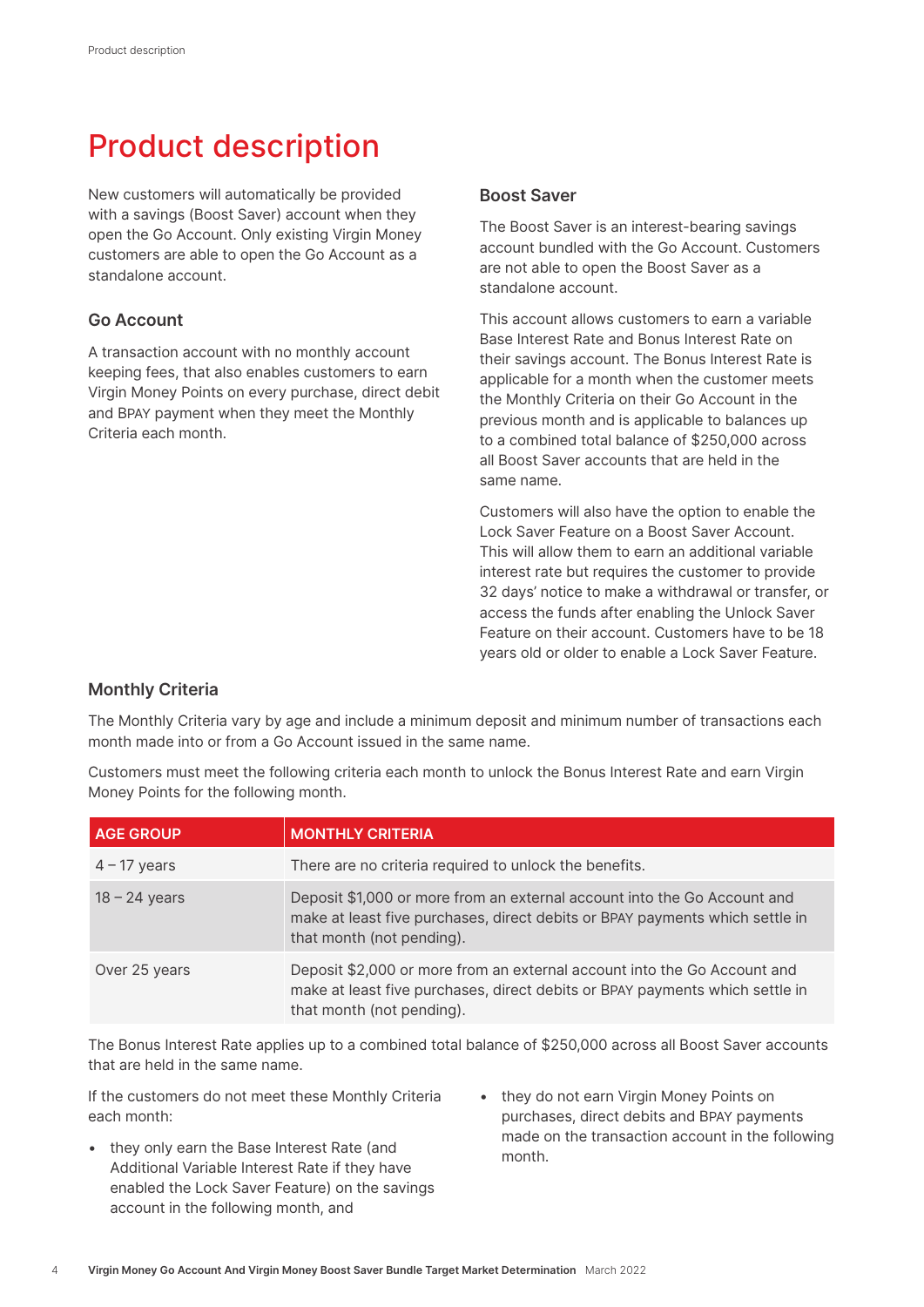#### **Key attributes of the Go Account and Product Bundle**

Customers have access to these accounts through the Virgin Money mobile app. The key attributes are:

| <b>KEY ATTRIBUTES OF THIS PRODUCT</b>                                                                                                                                                      | <b>GO ACCOUNT</b> | <b>BOOST SAVER</b> |
|--------------------------------------------------------------------------------------------------------------------------------------------------------------------------------------------|-------------------|--------------------|
| Access through the Virgin Money mobile app to<br>view account balance and make transfers                                                                                                   | Yes               | Yes.               |
| Variable Base Interest Rate                                                                                                                                                                | N <sub>o</sub>    | <b>Yes</b>         |
| Bonus Interest Rate when customers meet the<br>Monthly Criteria                                                                                                                            | <b>No</b>         | Yes <sup>1</sup>   |
| Virgin Money Points when customers meet the<br>Monthly Criteria                                                                                                                            | Yes               | Not Applicable     |
| No monthly account keeping fee*                                                                                                                                                            | <b>Yes</b>        | Yes                |
| VISA debit card**                                                                                                                                                                          | <b>Yes</b>        | Not Applicable     |
| Ability to enable the Lock Saver feature on their<br>account to earn an Additional Variable Interest<br>Rate. Customers have to be 18 years old or older<br>to enable a Lock Saver Feature | No.               | <b>Yes</b>         |

- 1 The Bonus Interest rate applies up to a combined total balance of \$250,000 across all Virgin Money Boost Saver accounts that are held in the same name.
- \* Refer to 'Virgin Money Deposit Account Limits, Fees and Charges' for fees.
- \*\* Customers will receive a VISA debit card when opening the Go Account. This card can be used to make purchases at merchants and cash withdrawals from ATMs that accept VISA domestically and internationally and will use funds that are available in the account. Customers can earn Virgin Money Points on purchases made on this debit card.

#### **Why the Go Account and the Product Bundle product are likely to be consistent with the likely objectives, needs and financial situation of the Target Markets**

The attributes of the standalone account and the product bundle are designed to support the Target Markets' objectives, needs and financial situation:

- customers can use these accounts for everyday banking purposes
- a customer's need to save money can be met by earning the Base Interest Rate, Bonus Interest Rate (when the Monthly Criteria were met in the preceding month) and the variable Notice Interest Rate (when the Lock Saver Feature has been enabled and is earned in return for agreeing to a 32-day notice period for any withdrawals or transfers).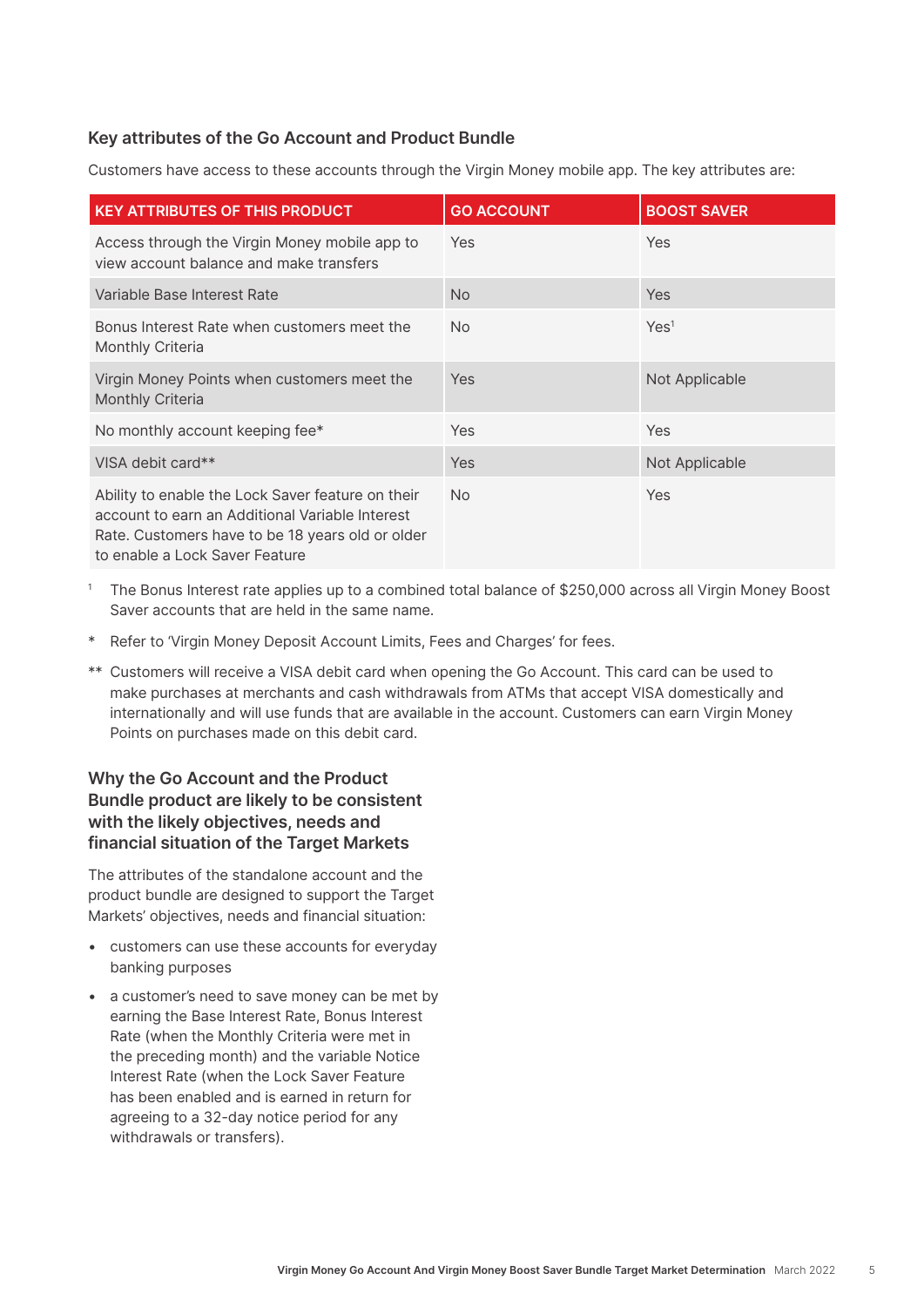# Distribution conditions

The Go Account and the Product Bundle product can be distributed through Virgin Money Australia's direct channels:

- online channels via Virgin Money website or mobile app
- staff can help customers over the phone if they experience technical issues.

Third-party comparison sites can also distribute the Go Account and the Product Bundle.

The Go Account and the Product Bundle can only be distributed to retail customers in accordance with Virgin Money Australia's customer acceptance requirements.

#### **Why the distribution conditions will make it likely that the customers who acquire the Go Account and the Product Bundle are in the Target Markets**

Virgin Money Australia considers that the distribution conditions and restrictions support our assessment that the Go Account and the Product Bundle will likely be distributed to the Target Markets because of the following key controls:

- appropriate training of staff to ensure adequate understanding of product features and aligning this to the customer's need
- customers satisfying Virgin Money Australia's eligibility requirements
- quality assurance processes over compliance of customer onboarding and account origination

# Review triggers

We will review this TMD if any of the following trigger events and information being monitored reasonably suggest that the TMD may no longer be appropriate:

- we receive a significant number of complaints in relation to the Go Account and/or the Product Bundle
- we identify a material adverse customer experience in relation to product appropriateness
- there is a material change to the product attributes, fees, charges, terms and conditions or the way we distribute the Go Account and the Product Bundle
- there is a significant dealing in the Go Account and/or the Product Bundle which is inconsistent with the Target Markets.